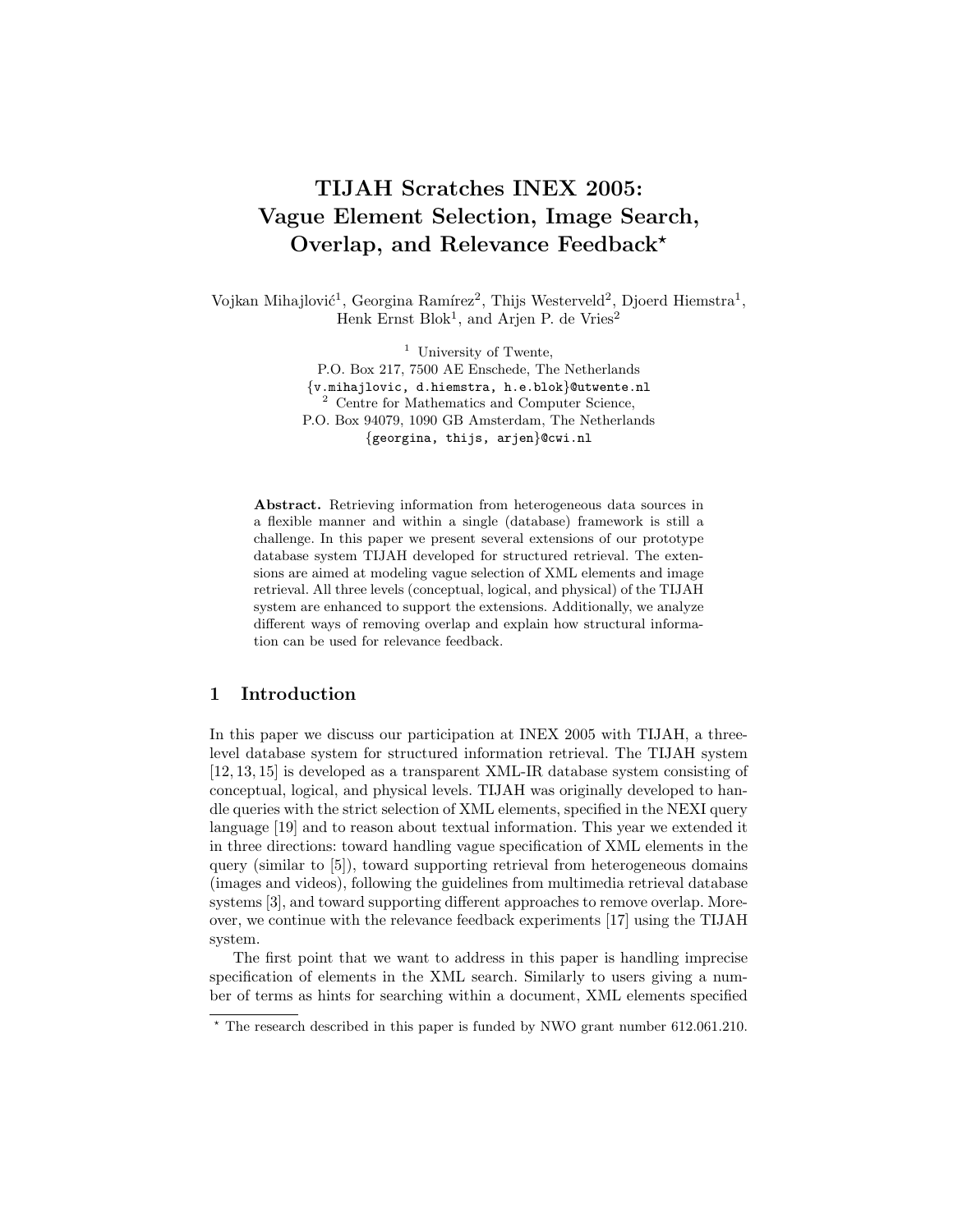within the query need not be considered as a strict requirement but as a hint for structural search. Therefore, when formulating a query the user can state that the search (support) element or answer (target) element should be treated as a hint or as a constraint in the retrieval process. To support vague search we introduced vague element selection as a concept in our TIJAH system.

On the other hand, to cope with the heterogeneous data sources (text and images) each level of the TIJAH system is extended with new features that can express image search. Image search is handled in the same framework as text search: At the conceptual level where NEXI query language is extended for query by example image search, and at logical level where new operators are introduced in the Score Region Algebra (SRA) [13]. However, due to different nature of the domain data, images are stored and handled in a different manner than textual XML data at the physical level.

We also present our approaches for removing overlap and for relevance feedback. To remove overlapping elements from the result set (for the user not to see the same information twice), we define a utility function that intends to capture the amount of *useful* information each element contains. Once we know the *util*ity value of each node, we remove overlap by returning the most useful node in each path. Our relevance feedback approach uses the structural characteristics of the relevant elements to update the priors in a language modeling framework.

The paper is organized as follows. The following section explains the extensions introduced in the TIJAH system to model vague XML element specification. Section 3 details our approach for image retrieval. The overlap and relevance feedback approaches are discussed in Section 4 and 5 respectively. We wrap-up the paper with the results from the experiments performed for each track and its sub-tasks in Section 6 and with conclusions and future directions in Section 7.

# 2 Vague Node Selection

This section details the motivation and the implementation of vague selection of nodes in our three-level database framework. We explain the extensions on each level aimed for vague search on elements.

### 2.1 Vague element node selection in NEXI

Instead of extending our conceptual parser for rewriting content-and-structure (CAS) and content-only plus structure (COS) queries into SV, VS, and VV CAS and COS queries (SSCAS and SSCOS are equal to CAS and COS in our case), where prefix 'S' denotes strict and 'V' vague specification of target and support elements, we decided to extend the NEXI grammar with one extra symbol '∼'. The 'tilde' symbol is used in front of the element name in the query specification, denoting that the element name does not have to be strictly matched in the query evaluation. We support this decision by arguing that the user should be responsible for stating his confidence in the knowledge of the hierarchical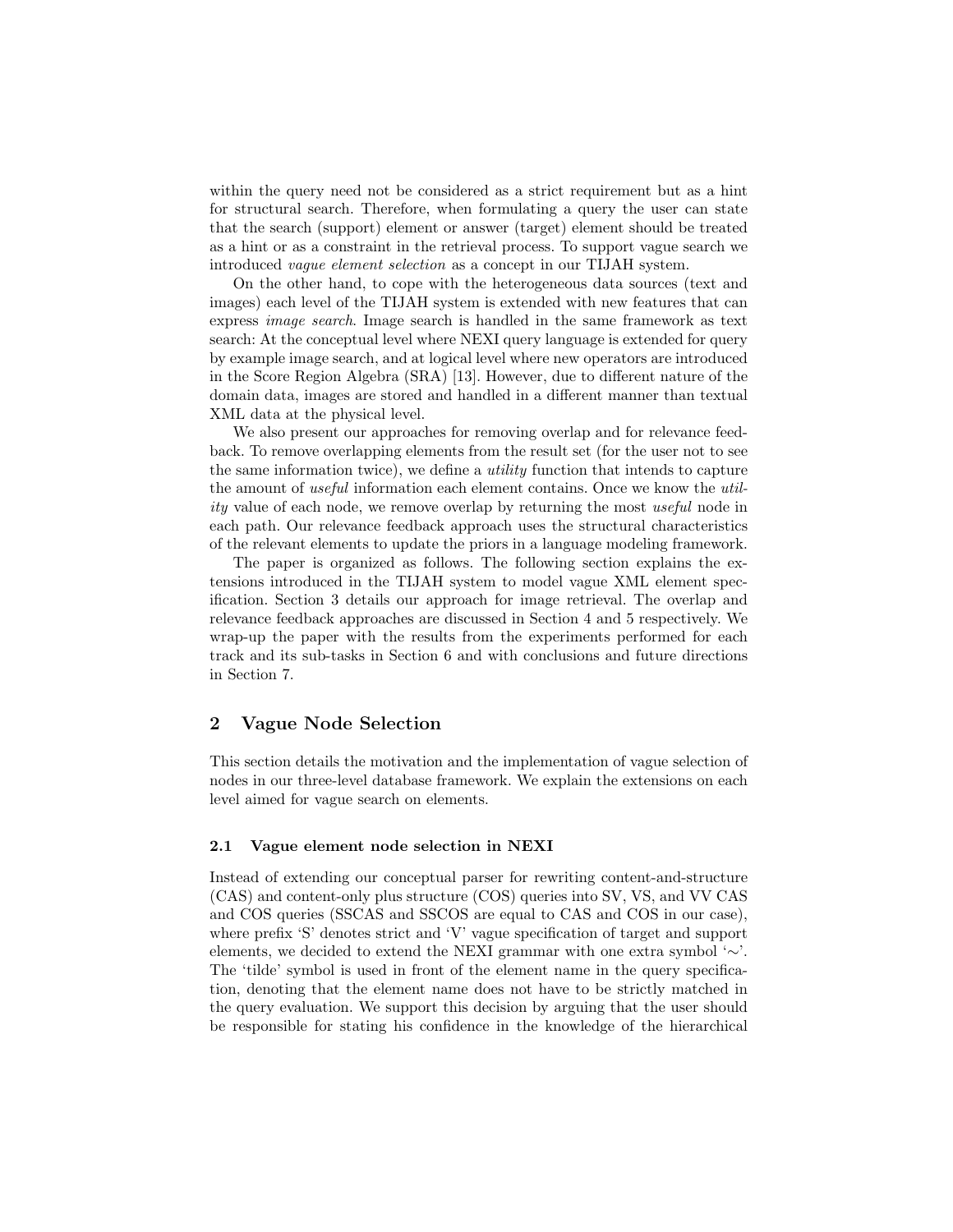organization of the data he is querying, or whether he is certain or not what the element name is in which he wants to search for information.

Since we decided to extend the NEXI syntax with the vague selection we had to manually rewrite the queries for each CAS and COS scenario except the SSCAS and SSCOS. For example, the (SS)CAS query 225:

//article[about(.//fm//atl, "digital libraries")]

//sec[about(.,"information retrieval")]

is rewritten into three variants:

– SVCAS: //article[about(.//∼fm//∼atl, "digital libraries")] //sec[about(.,"information retrieval")] – VSCAS: //article[about(.//fm//atl, "digital libraries")] //∼sec[about(.,"information retrieval")] – VVCAS: //article[about(.//∼fm//∼atl, "digital libraries")] //∼sec[about(.,"information retrieval")]

We decided not to consider the 'article' element as a vague element in case it is not the target element or it is not the element in which the *about* search should be performed, as in these cases the 'article' element just serves as a focusing element for deeper search in the XML tree.

Vague element selection can be treated similarly as a query expansion on terms in traditional IR. For example, if a user searches for the term 'conclusion', he might also be satisfied with terms 'decision', 'determination', 'termination', or 'ending' in the answer. In structured documents, if a user asks for 'car' elements, he would probably not mind getting 'auto' or 'vehicle' elements as an answer. The problem of element name matching is studied in the research area of schema matching and numerous techniques exist that try to resolve this problem (see [4] for survey). However, we decided to simplify the vague element name search task and use the results from INEX 2004 assessments to find the expanded element names. We define the list of expanded element names based on the list of element names assessed as relevant in INEX 2004 assessments process. The lists that we exploit in this paper, termed *element name expansion lists* are the following<sup>3</sup>:

- One manual set of lists with the default score 0.55, based on 2004 experiments (for the complete lists see [14]). For example, sec expansion list looks like:  $\{\sec, abs, fm, vt, p, article, bdy, bm, app\}$ . The lists are formed out of highly exhaustive elements in the assessments list and by making the lists symmetric in terms of adding the most useful IEEE collection element names, such as sec,p,abs,..., to the expanded name list of other element names that are in the particular expanded element name list. For example, since for the abs element name, the kwd element name is in its expanded list, abs is added to the kwd expansion list.
- One set of lists automatically generated out of assessments with marginal, fair, or high exhaustivity and specificity. The default score is based on a number of relevant elements of that specific name, normalized by a total number of relevant elements, for all distinct target elements. For example, if 5 out of 50 elements assessed as relevant for sec answer element in the 2004 assessments set are p elements than the default score for p elements is 0.1.

<sup>3</sup> A more exhaustive set of expansion lists can be found in [14]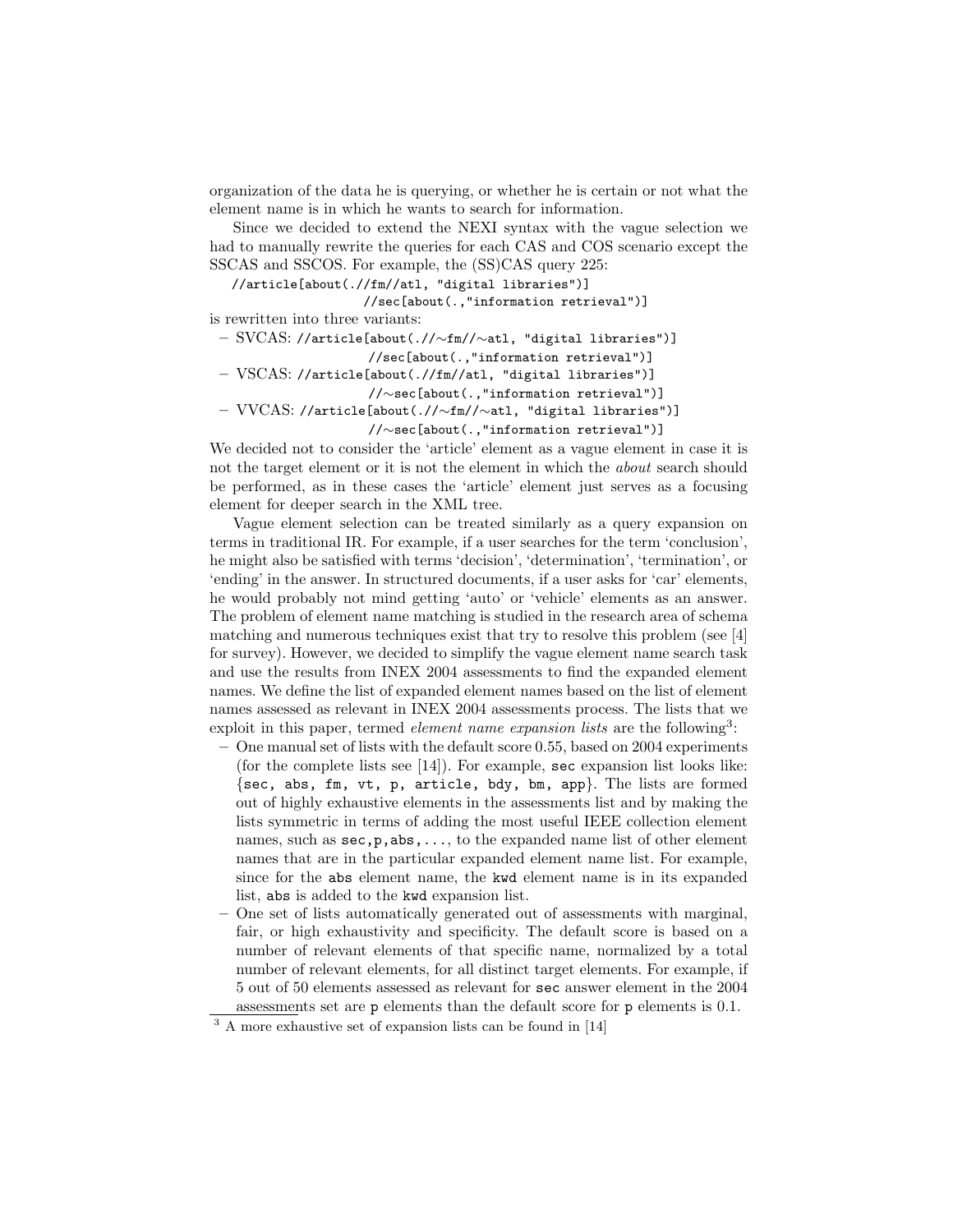#### 2.2 A complex selection operator for vague node selection

The logical level is based on Score Region Algebra – SRA [13]. The SRA data model consists of a set of regions, each defined by its start  $(s)$ , end  $(e)$ , type  $(t)$ , name  $(n)$ , and score  $(p)$ . The operators in SRA are selection operators  $(\sigma_{n=name, t=type}(R), \sigma_{\text{onum}}(R), R_1 \supseteq R_2$ , and  $R_1 \subseteq R_2$ ), score computation operator  $(R_1 \supseteq_p R_2)$ , score combination operators  $(R_1 \supseteq_p R_2$  and  $R_1 \sqcup_p R_2)$ , and score propagation operators  $(R_1 \triangleright R_2$  and  $R_1 \triangleleft R_2)$ . Retrieval models are transparently implemented using abstract functions for score computation  $(f<sub>1</sub>)$ , combination (⊗ and ⊕), and propagation (► and ◄) [13].

The vague node selection at the conceptual level (NEXI) is translated into complex vague node selection operator at the logical level. The operator is defined in SRA as a union of all XML element regions that match the names of the 'expanded name regions' within the element name expansion list. By default all 'expanded regions' are down-weighted by a predefined factor. The definition of the operator is as follows:

$$
\sigma_{n = name, t = type}^{expansion(class)}(R_1) := \{(r_1.s, r_1.e, r_1.n, r_1.t, r.p) \mid r_1 \in R_1 \land r_1.t = type \land (r_1.n, r.p) \in expansion(class, name)\}
$$
\n
$$
\land (r_1.n, r.p) \in expansion(class, name)\}
$$
\n
$$
(1)
$$

Here expansion(class) is a set that contains all the expansions for all the region names in one expansion class, where expansion list for each region *name* is:

 $expansion(class, name) := \{(ex\_n_1, ex\_w_1), (ex\_n_2, ex\_w_2), ..., (ex\_n_n, ex\_w_n)\}\$ 

Here  $ex_{n_i}$  is a expanded element name and  $ex_{n_i}$  is a real number in the range [0, 1] denoting the down-weight factor. The operator  $\sigma_{n=name,t=node}^{expansion(class)}(R_1)$  assigns name  $(ex_{n})$  and score  $(ex_{n})$  values to the region name  $(n)$  and score  $(p)$  based on the name and score values in the expansion list  $expansion(class, name)$ .

For the vague selection we use the fusion of equivalence classes [11]  $(eq.class)$ and our manual and automatic INEX 2004 expansion element name lists. This is done in such way that every expanded element name in these lists that has the equivalent name in the eq\_class name part is also expanded with the eq\_class equivalent names for name. This expansions are termed manual55 for manual run and mm for the automatic one. Therefore, the eq\_class selection on section elements can be expressed as  $\sigma_{n=\text{sec},t=node}^{expansion(eq\_class)}(R)$ , and vague node selection (∼sec), using manual expansion list, can be transformed into the next SRA operation  $\sigma_{n=\text{sec'},t=node}^{expansion(manual55)}(R)$ . In such a way we can transparently define the set of expanded nodes and their respective weights and use them for vague node selection in a vague element name selection retrieval scenarios.

#### 2.3 The implementation of the vague selection operator

At the physical level, since we are working with the known INEX IEEE data collection, and as we used static INEX equivalence element name list and expansion element name lists based on INEX 2004 assessments, we decided to replicate the lists and store them as tables at the physical level, i.e., in MonetDB [1]. Thus, we have three tables with  $(entity_name, expansion_name, expansion-weight)$  for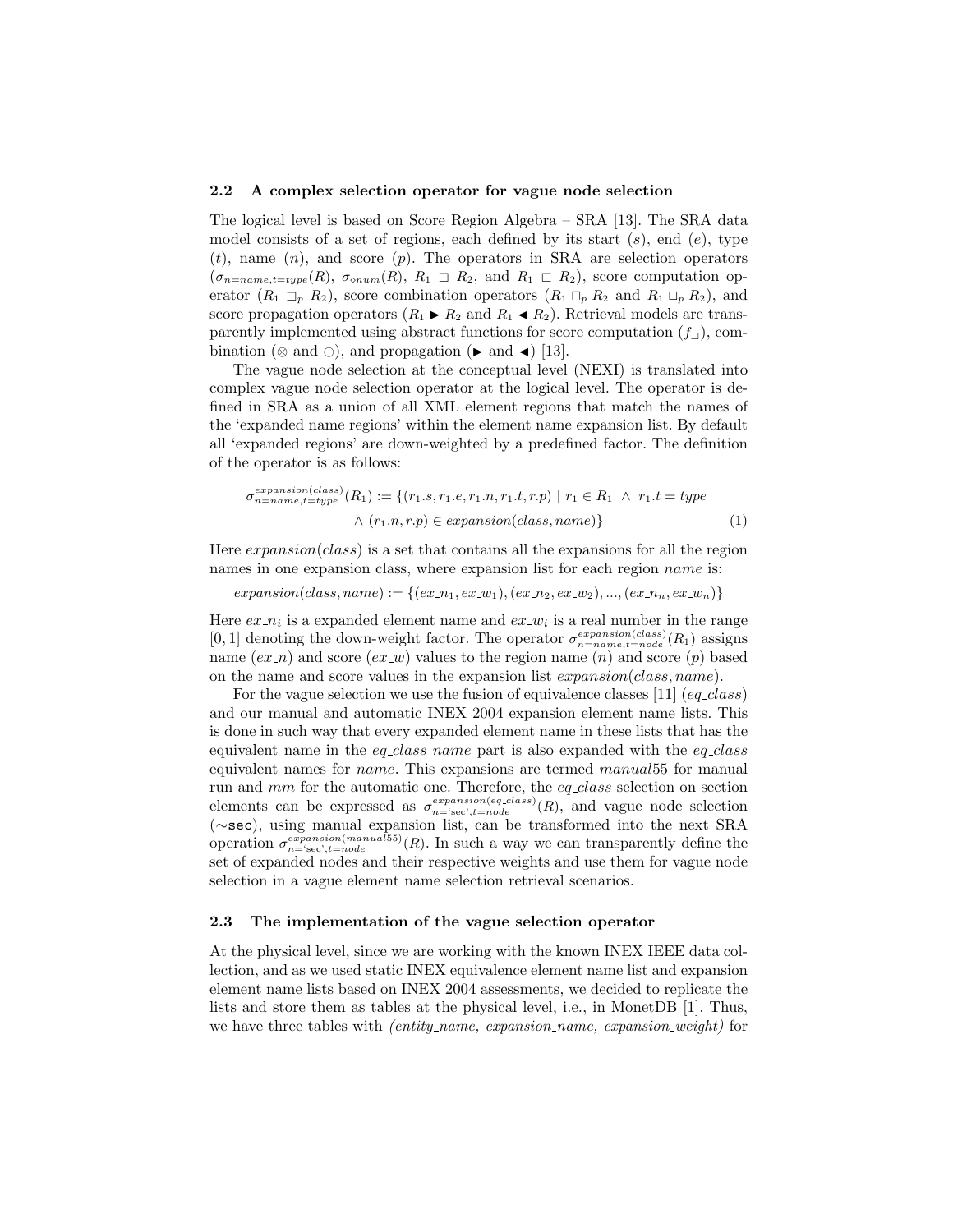manual 55, mm, and eq class lists. The complex selection operator is then implemented as an additional MIL function (MIL stands for MonetDB Interpreter Language and is used to implement operators in TIJAH [15]) that uses data from these tables.

For example, the vague *name* selection operator on region table  $R$  and the 'expansion regions' table S for the manual55 element names in the expansion list, in relational algebra can be defined as:

 $\pi_{r,s,r,e,r,n,r,t,s,weight}(\sigma_{s,n=name}(S) \Join_{s,n=r,n} (\sigma_{r,t=node}(R)))$ 

Retrieval models We based the instantiation of retrieval models on the best models used for flat-file information retrieval, as well as XML retrieval: language models [7], the Okapi/Inquery model [2, 18], and Garden Point XML (GPX) [6]. For the relevance score computation we used language modeling in most of the cases (Equation 2) and Okapi and GPX in some of them (details of these models can be found in [13]). We used sum for upwards  $(f_{\blacktriangleright}(r_1, R_2))$  and downwards  $(f_{\blacktriangleleft}(r_1, R_2))$  score propagation (Equation 3). Abstract score combination operators ⊗ and ⊕ are implemented both as simple sum, or as product and sum, except in the case of the GPX model where the instantiation is given in Equation 4. In Equations 2 to 4:  $r_1 \prec r_2 \equiv r_1.s > r_2.s \land r_1.e < r_2.e, size(r) = r.e - r.s - 1$ , and Root is the collection root region.

$$
f_{\square}^{\text{LM}}(r_1, R_2) = p_1 \cdot (\lambda \frac{\sum_{r_2 \in R_2 | r_2 \prec r_1} p_2}{size(r_1)} + (1 - \lambda) \frac{|R_2|}{size(Root)})
$$
(2)

$$
f_{\blacktriangleright}(r_1, R_2) = p_1 \cdot \sum_{r_2 \in R_2 | r_1 \prec r_2} p_2 , \qquad f_{\blacktriangleleft}(r_1, R_2) = p_1 \cdot \sum_{r_2 \in R_2 | r_2 \prec r_1} p_2 . \tag{3}
$$
  
\n
$$
p_1 \otimes p_2 = p_1 \oplus p_2 = \begin{cases} p_1 + p_2 & \text{if } p_1 = 0 \lor p_2 = 0 \\ A \cdot (p_1 + p_2) & \text{otherwise} \end{cases} \tag{4}
$$

### 3 Image similarity search

To enable search on multimedia collection (provided by Lonely Planet) we also introduced extensions to the TIJAH system defined along three levels of our prototype DB. Also, we extended the NEXI syntax with an extra token 'src:' that defines the location of the source image with which the destination image should be matched. Therefore, in multimedia query 11:

### //destination[about(.//image, fruit vegetables src:/images/BN2787\_4.jpg)] //point\_of\_interest[about(., food fruit vegetable market)]

the first about contains a request for image similarity search. The destination image that need to be matched is images/BN2787 4.jpg. In the preprocessing step, the 'src:' part of the *about* is transformed into *about image* and its relative path given in the NEXI 'src:' specification is resolved into the path to the location where the data for image matching is stored. The image about command is then forwarded to the logical level.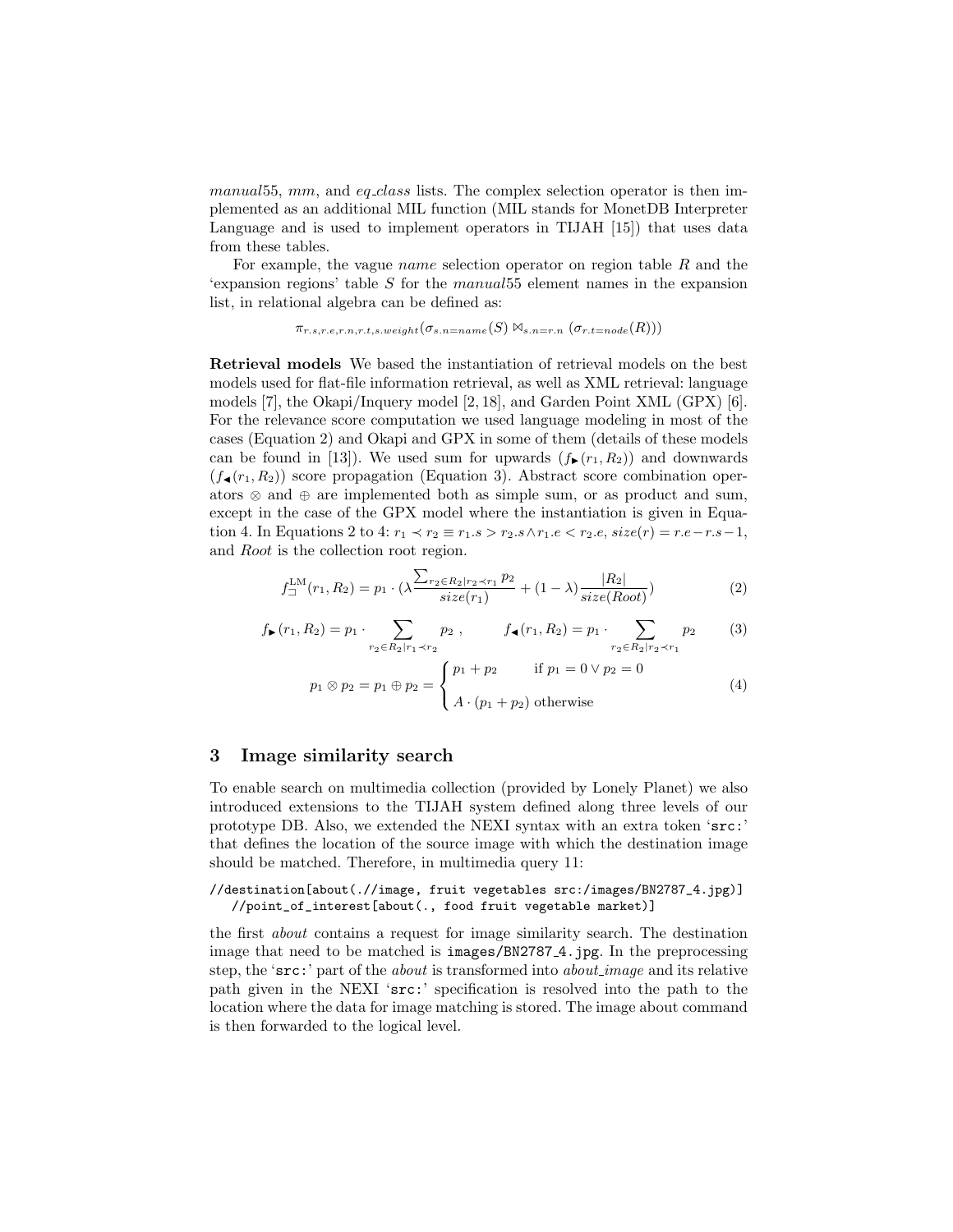#### 3.1 Image search in SRA

To express image search in SRA we extended the SRA operator set with the additional operators  $\sigma^i$  and  $\Box_p^i$ . The  $\sigma^i$  operator has similar definition as basic score region algebra operator  $\sigma_{n=name,t=type}(R)$ , except that the score p is now computed by a call to an external function  $f^i$ . The function  $f^i$  uses information extracted from the sample image and the image that should be selected and it computes the score of an image region based on similarity between the sample image and the selected image:

$$
\sigma_{n=\text{name}}^{i\approx sample}(R_1) := \{ (r_1.s, r_1.e, r_1.n, r_1.t, f^i(r_2.n, sample) \mid r_1 \in R_1 \land \exists r_2 \in C
$$
  
 
$$
\land r_2 \prec r_1 \land r_2.t = attr\_val \land r_1.t = attr \land r_1.n = name \}
$$
 (5)

Here sample is the location of the sample image data specified with the 'src:' statement in the NEXI query, resolved in the preprocessing step, C is a set of all regions in the database,  $attr$  is the attribute node, and  $attr\_val$  is value of the attribute attr.

The operator  $\Box_p^i$  is defined in the same way as  $\Box_p$  operator (for the exact definition see [13]), except that it allows computing score of a region containing images with the usage of different scoring formula than for terms (e.g., given in Equation 2). Therefore, the *about image* in the multimedia query 1 is transformed into the next SRA expression:

$$
\sigma_{n = \text{``image',}t = node}(C) \sqsupseteq_p^i \sigma_{n = file.name}^{i \approx \text{'}B N 2787.4.\text{ips}^i}(C)
$$

#### 3.2 Implementation of image search

At indexing time, we estimated a generative probabilistic model of each of the images in the collection (see below); the model parameters are stored in separate tables in the database. In addition, we constructed a table that links the image identifiers to the corresponding nodes in the collection tree. The image selection operator is implemented as a new MIL function that computes the similarity between each collection image model and the example image.

Retrieval model Similarity between example images and collection images is estimated using Gaussian mixture models (GMM). To this end, each of the images in the collections  $(\omega(n_i))$  is modeled as mixtures of Gaussians with a fixed number of components  $K$ :

$$
P(\boldsymbol{x}|\omega(n_i)) = \sum_{k=1}^{N_K} P(K_{i,k}) \mathcal{G}(\boldsymbol{x}, \boldsymbol{\mu}_{i,k}, \boldsymbol{\Sigma}_{i,k}),
$$
\n(6)

where  $N_K$  is the number of components in the mixture model,  $K_{i,k}$  is component k of class model  $\omega(n_i)$  and  $\mathcal{G}(x, \mu, \Sigma)$  is the Gaussian density with mean vector  $\mu$ and covariance matrix  $\Sigma$ . The score of an image node given an example image from a query, is determined by the likelihood that the corresponding model generates the feature vectors  $(\mathcal{X} = {\mathbf{x}_1, x_2, ..., x_n}$  representing the example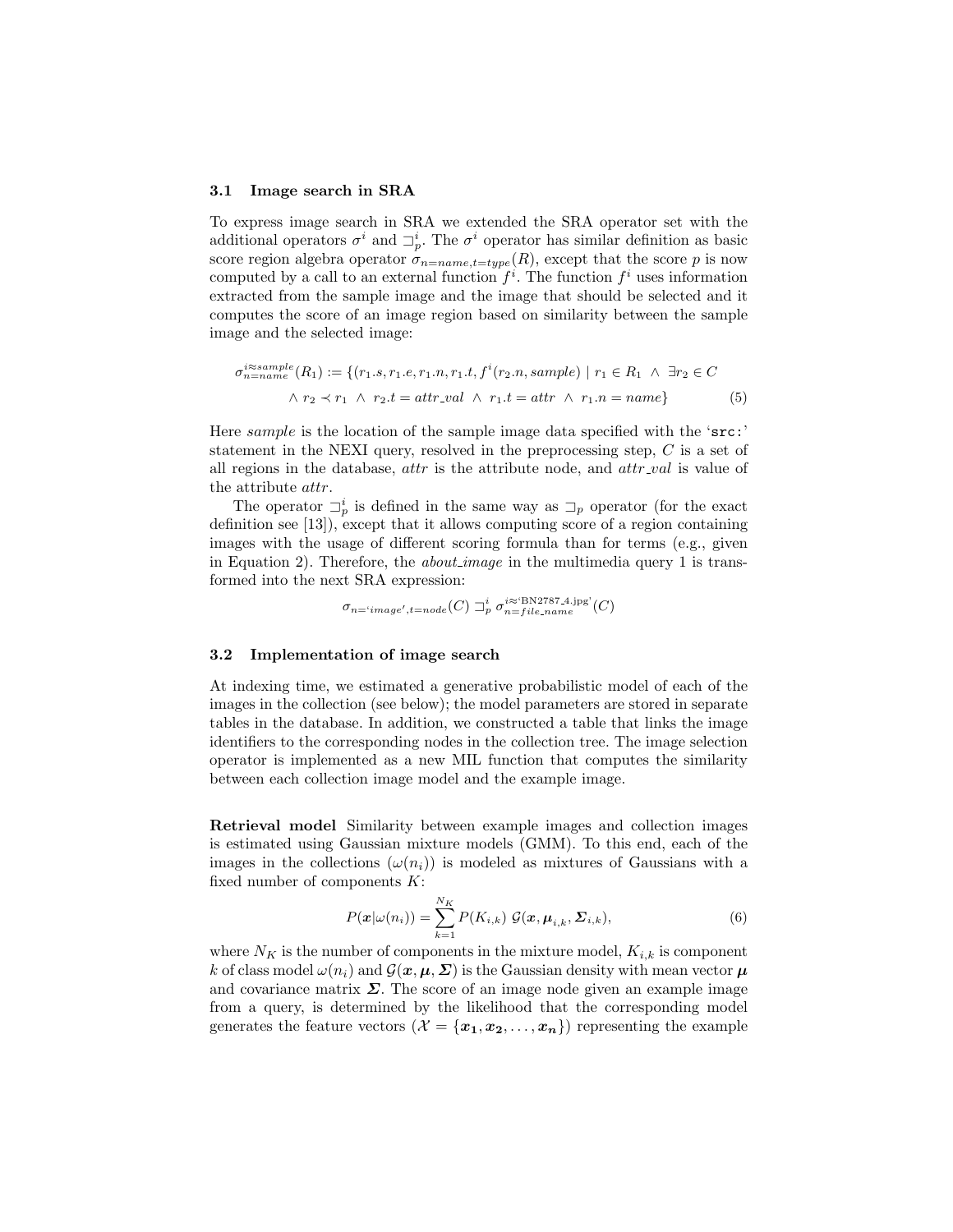image. Like in the LM case for text, we interpolate with a background model based on collection statistics:

$$
f^{i}(n_{i}, sample) = \prod_{\boldsymbol{x} \in \mathcal{X}_{sample}} [\lambda \cdot P(\boldsymbol{x}|\omega(n_{i})) + (1 - \lambda) \cdot P(\boldsymbol{x})] \tag{7}
$$

The feature space of the vectors  $\boldsymbol{x}$  is based on the DCT coefficients<sup>4</sup> obtained from 8x8 pixel blocks. For details of the feature vectors and the GMMs, see [20]. Equation 7 is used for similarity computation in the image selection operator  $\sigma_{n=name}^{i\approx sample}(R_1)$ . In image containment  $(R1 \rightrightarrows_p^i R2)$  the result score is computed as a product of scores of the region in the left and region in the right operand.

### 4 Overlap removal

In an XML retrieval setting, to identify the most appropriate elements to return to the user is not an easy problem. IR systems have difficult task to find out which are the most exhaustive and specific elements in the tree and return only these to the user, producing result lists without overlapping elements. So far, most of the approaches presented to remove overlap consist of post-filtering the ranked lists in one way or another. Basically, by selecting the highest scored element from each of the paths.

This would be a good strategy if the retrieval model would consider, when ranking, not only the estimated relevance of the XML element itself but also its usefulness compared to other elements in the same path. However, since most retrieval models rank elements independently, it is not always the case that the highest scored element is the most appropriate unit to return to the user. Therefore, the strategies to remove overlap that rely too much in the retrieval model scores are not always the most effective (see Section 6.1).

In the approach presented in this paper, we define an *utility* function that intends to capture the amount of *useful* information each element contains. This function is equivalent to giving an *utility* prior to the retrieval model scores. Our goal is to help the retrieval model to give a better estimation of the usefulness of each node and, in consequence, gain effectiveness when removing overlap.

To model the usefulness of a node, three important aspects need to be considered: (1) the relevance score estimated by the retrieval model, (2) the size of the element, and (3) the amount of irrelevant information it contains. For example, if a highly relevant element is very small, the amount of useful information it carries is also small. Whereas if a not so high scored element is longer, the amount of useful information that the user will read is larger. Thus, the decision of which elements are most useful should be related not only to the retrieval model scores but also to its length. That is why length normalization techniques are also used in XML Retrieval [9]. Similarly, whether to return a certain element or to return some of its children should be decided according to the amount of irrelevant information the user will have to read if the parent is returned.

<sup>4</sup> Discrete Cosine Transform, captures both color and texture information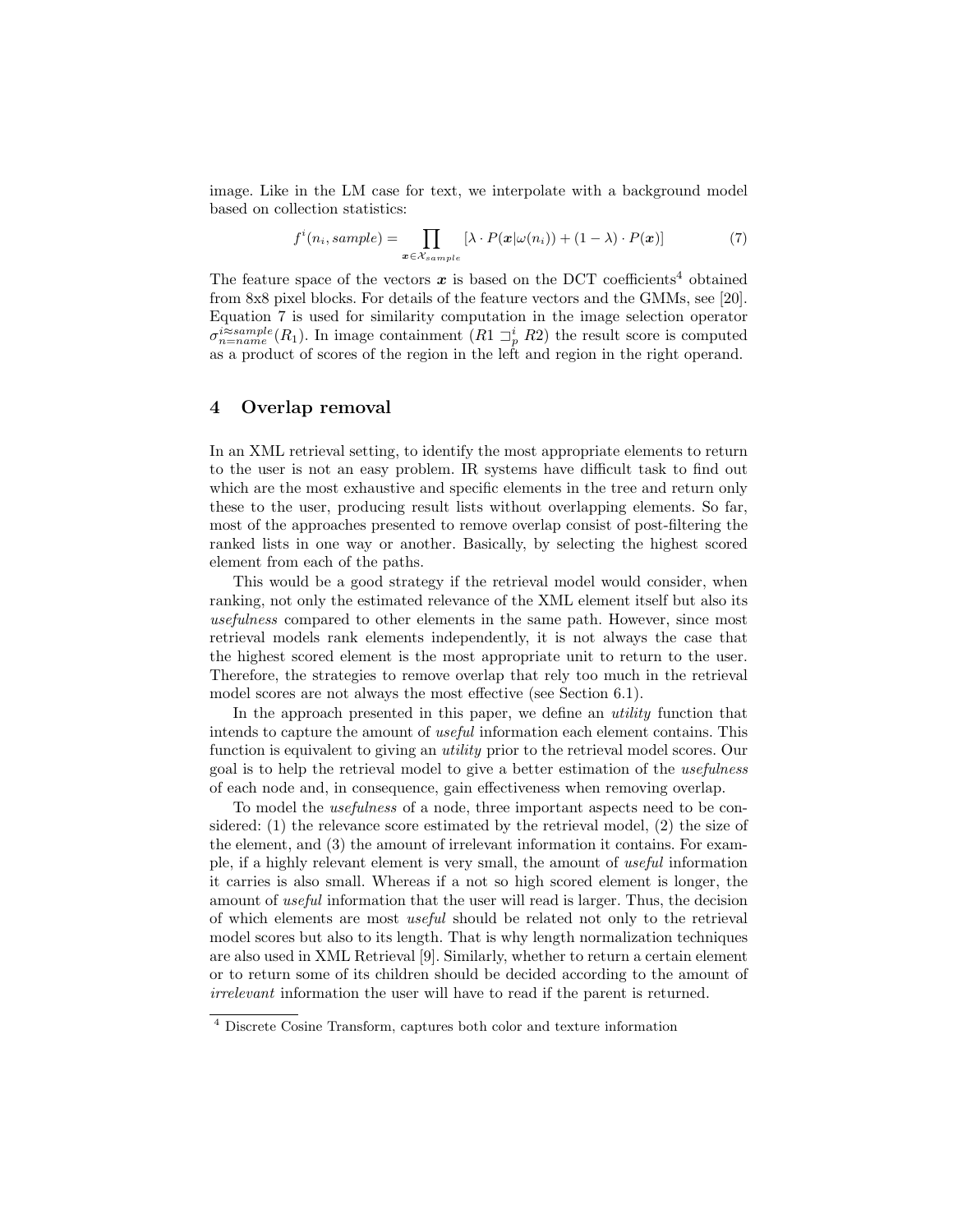To implement these ideas, we define an utility function that estimates the usefulness of a node as the product of the amount of relevant information that element contains, the element's score, and its length. Formally, for each of the  $XML$  nodes  $(E)$ , the *utility* value is estimated as:

$$
U(E) = (1 - \frac{\sum_{i \in nrch(E)} size(i)}{size(E)}) \cdot P(E) \cdot size(E)
$$
\n(8)

Where  $P(E)$  is the estimated relevance score given by the retrieval model and  $nrch(E)$  is the set of non relevant children of E. Those children in which the amount of relevant information (estimated as the product of the element's length and score,  $P(E) * size(E)$  is lower than a threshold (*quality* threshold). This utility function is equivalent to giving a length prior to the elements, but instead of using the whole element's length as prior, we try to estimate the size of the relevant information contained in it.

# 5 Relevance feedback

The main idea of any relevance feedback strategy is to use the knowledge of relevant items to retrieve more relevant items. So far, research has concentrated on using content-related information from the known relevant elements. However, for XML retrieval the structural characteristics of the relevant elements might also play an important role. Following the lines of what we started last year [15], we investigate the potential of the structural information for this type of task and analyze if retrieving structurally similar elements improves retrieval effectiveness.

#### 5.1 Structural information in relevant elements

We study two different aspects of the structure of documents that can help the retrieval system to discriminate between relevant and non relevant elements. Namely, the containing journal of an element (the journal where that element belongs to) and the element type. Table 1 shows the number of different journals and element types judged relevant per topic. If we compare these numbers to the total number of different journals (24) and different element types (187) contained in the new collection, we can see that the knowledge of which journals and element types are relevant for each of the topics is a very important piece of information that can help retrieval systems to perform a better search.

One way to use the knowledge of which structural characteristics are relevant for a certain topic is to increase the a priori belief in relevance of the elements that have the same structural characteristics. In this way, we use the information of which relevant journals and element types are found in the top 20, to

Table 1. Number of different journals and element types judged relevant per topic. Statistics taken from relevance assessments 2005 version 2. Average over 28 CO topics. All degrees of relevance are taken into account.

| Type info.                           |     | Avg. Median Max Min |    |   |
|--------------------------------------|-----|---------------------|----|---|
| Relevant journals                    | 7.9 |                     | 16 |   |
| Relevant element types $34.4$   34.5 |     |                     | 73 | 9 |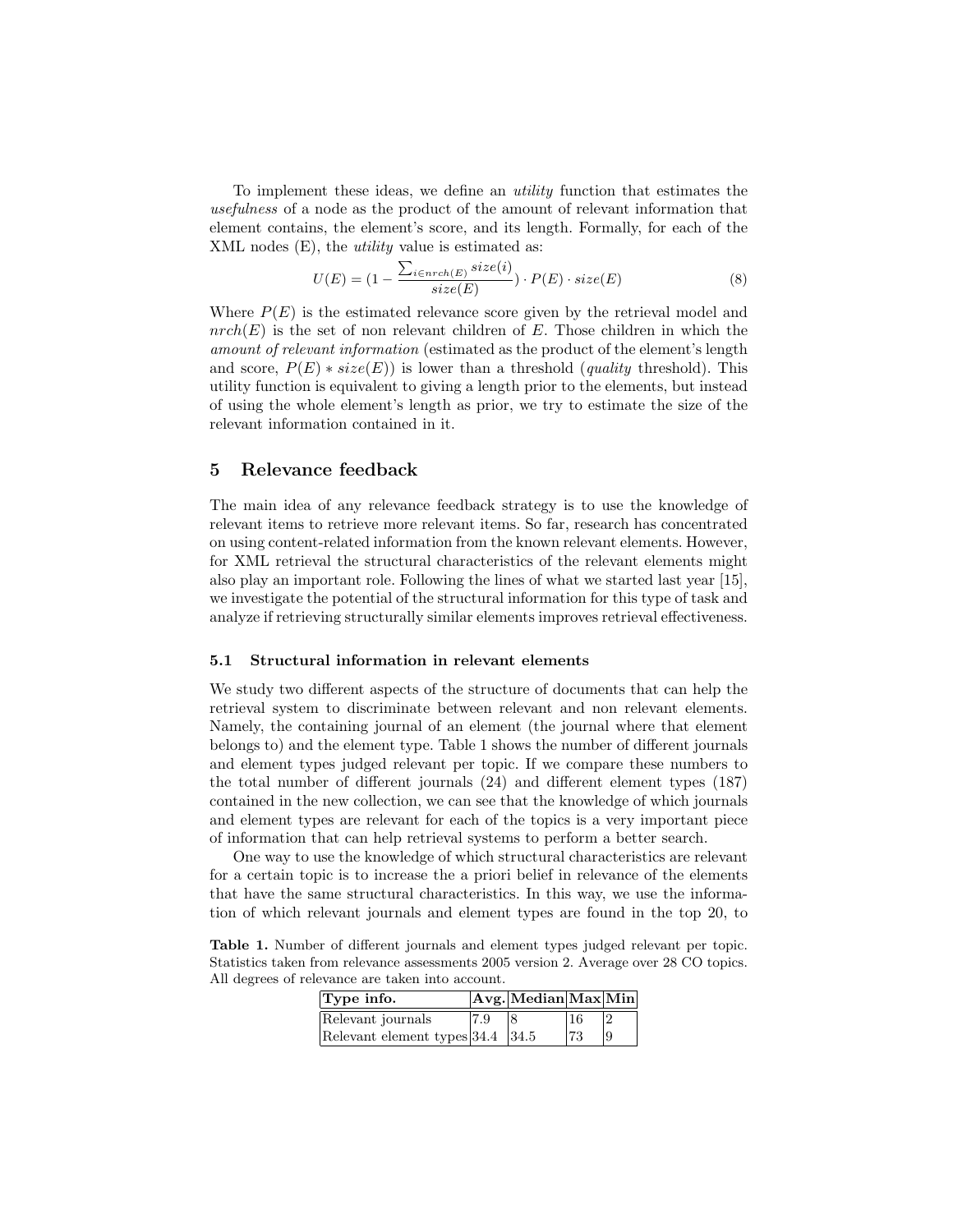calculate priors and increase the a priori belief in relevance of the elements that are contained in that journal or that are from that specific element type.

#### 5.2 Updating priors in a language modeling framework

For our baseline experiments, we used statistical language models (see Section 2.3). Using Bayes' rule and assuming independence between query terms, the probability of an element  $E$  given a query  $Q$  can be estimated as the product of the probability of generating the query terms  $q_i$  from the element's language model and the prior probability of the element:

$$
P(E|Q) \propto \prod_{q_i \in Q} P(q_i|E)P(E) \tag{9}
$$

Typically, little prior knowledge about the probability of an element is available and either uniform priors are used, or  $P(E)$  is taken to be related to the element's length (i.e.,long elements are assumed to be more likely to contain relevant information) (cf. [9]). However, once we have some information about relevant elements, for example from a user's relevance judgments, we can use this information to update the priors. From the judgments, we can discover the characteristics of relevant elements and update the priors in such a way that elements with similar characteristics are favored<sup>5</sup>.

Therefore, once we get information about the structural characteristics of the relevant elements for a given topic, we define the priors for the journals and element types and use them to retrieve structurally similar elements. However, since in the top 20 we may not have seen all relevant journals or element types, there is the risk of assigning a prior equal to zero to element types or journals that do actually contain relevant information. To avoid this effect of relying too much on what is seen in the top 20, we interpolate  $P(x(E)|rel)$  with the general probability of seeing elements from  $x(E)$ . Thus the prior becomes:

$$
P_x(E) = \frac{\alpha P(x(E)|rel) + (1 - \alpha)P(x(E))}{P(x(E))},\tag{10}
$$

where  $x(E)$  identifies the journal (element type) to which E belongs,  $P(x(E)|rel)$ is estimated as the fraction of relevant items belonging to the journal (element type) and  $P(x(E))$  is the fraction of elements in the collection that belongs to that journal (element type).

## 6 Experiments

Among numerous tracks and scenarios specified for INEX 2005, we participated in the following: all CO and CAS ad-hoc track sub-tasks, multimedia track, interactive track, and relevance feedback track. Below, after introducing the metrics reported in the paper, we will explain in detail our approaches for each of these (sub)tasks.

 $5$  Strictly speaking  $P(E)$  can no longer be called a prior, since it depends on the topic at hand.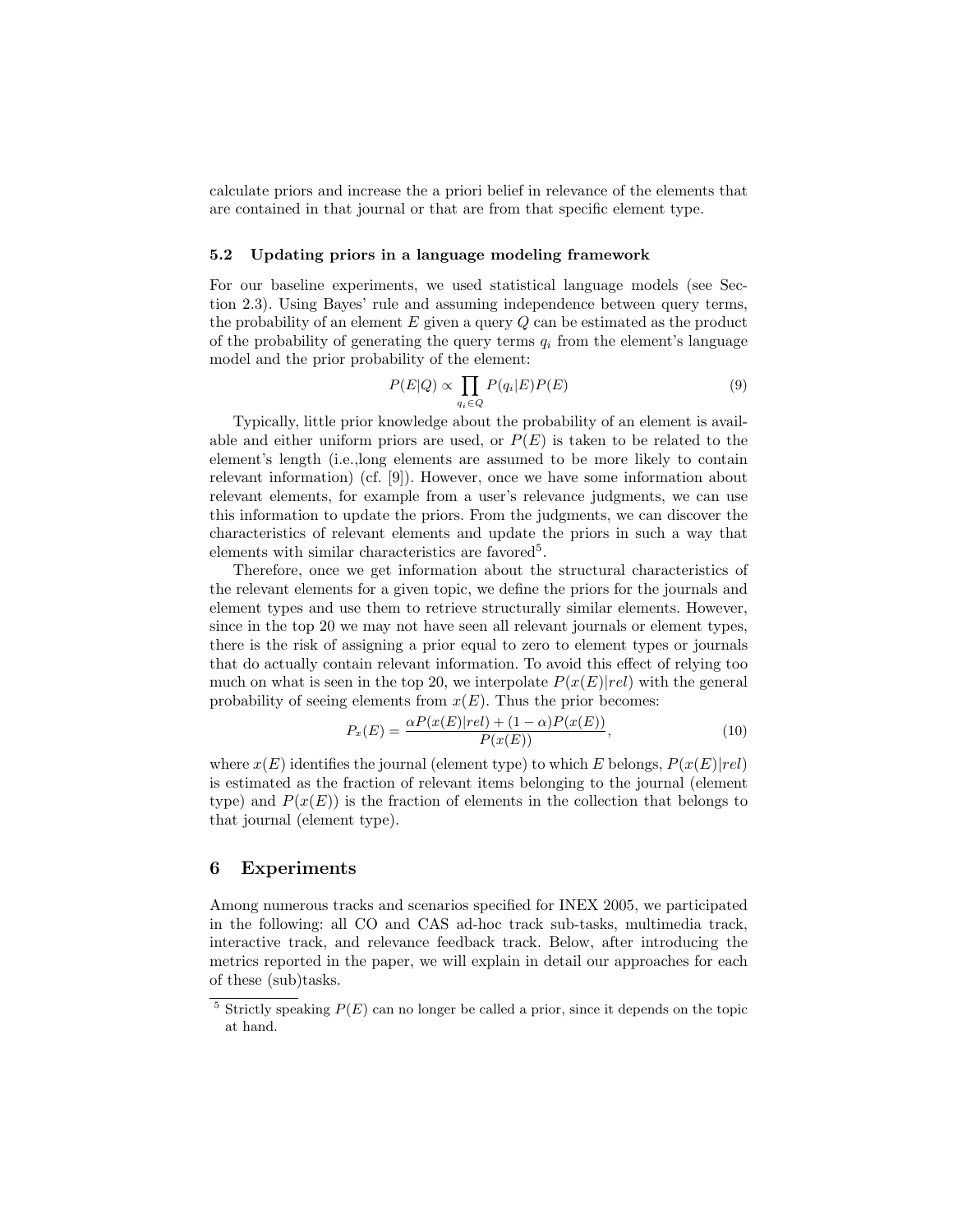Metrics The official INEX metrics for 2005 ad-hoc and relevance feedback track are based on extended Cumulative Gain (xCG) metrics [10]. The official metrics are: normalized xCG ( $\rm nxcG$ ), effort-precision/gain-recall (ep/gr), and extended  $Q$  and  $R<sup>6</sup>$ . The evaluation can be done either with the generalized or with the strict quantization. In this paper we report the evaluation results obtained with nxCG (also denoted as CG in Table 4) at various recall points: 10, 25, and 50 and mean average ep/gr. For multimedia track we report mean average precision (MAP) values.

Note that for any document cut-off value, say 10, it can be shown that, if strict quantization is used (or any other binary quantization), and overlap is not taken into account, and the total number of relevant elements is bigger than 10, then nXCG at 10 and precision at 10 give exactly the same results. However, if the number of relevant elements is smaller than 10 for some topics, then this might have a big impact on the measured performance.

For instance, IBM Haifa's run "SSCAS no phrase no plus" and Max Planck Institute's (MPI) run "MPII TopX SSCAS" have the same average precision at 10 over 4 topics with relevant elements: 0.225 for both runs (over topic 256, 260, 270 and 275). That is, on average 22.5% of the elements inspected in the top 10 is highly exhaustive and specific. However, for one of these 4 SSCAS topics (topic 270), only 1 relevant document is known. Because of this, the nXCG at 10 over the 4 topics is twice as high for MPI (0.450), which found the document in its top 10, as it is for IBM (0.225), which did not find it in its top 10. Apparently, a 100% gain in nXCG does not have to say much about the actual percentage of relevant items seen by the user. Precision at  $x$  is less sensitive to the total number of known relevant elements than XCG at  $x$ , and therefore defining the ideal recall base as needed for XCG is not really an issue for precision [8].

### 6.1 Ad-hoc track: CO queries

**Thorough** The aim of the *Thorough* retrieval strategy is to find all highly exhaustive and specific elements. Thus, to find all relevant information regardless of overlapping results. This year we submitted only two runs with the aim of using them as baseline runs for the other tasks and sub-tasks. Description and results for these two runs are given in Table 2. Although under the strict quantization there are not big differences between the two runs, under the generalized, one of the runs ( $\lambda = 0.4$ ) outperforms the other considerably. We used this run as baseline for the rest of the CO experiments.

| Run id                                                         | Description                          | $\sqrt{\frac{nXCG[10]}{nXCG[25]} \sqrt{nXCG[50]} \exp\sqrt{gr}}$ |        |                  |        |
|----------------------------------------------------------------|--------------------------------------|------------------------------------------------------------------|--------|------------------|--------|
| $LMs_04-lp^S$                                                  | LMs, $\lambda = 0.4$ , lp            | 0.0923                                                           | 0.0885 | $ 0.1020\rangle$ | 0.0511 |
| CO_LMs_trm_085 <sup>S</sup> LMs, $\lambda = 0.85$ , lp 0.0923  |                                      |                                                                  | 0.0855 | 0.0859           | 0.0490 |
| $LMs_04l p^G$                                                  | LMs, $\lambda = 0.4$ , lp $ 0.2480 $ |                                                                  | 0.2433 | 0.2213           | 0.0795 |
| CO_LMs_trm_085 <sup>G</sup>  LMs, $\lambda = 0.85$ , lp 0.2161 |                                      |                                                                  | 0.1856 | 0.1839           | 0.0596 |

**Table 2.** CO. Thorough experiments with strict  $\binom{S}{i}$  and generalized  $\binom{G}{i}$  quantization.

 $6$  http://inex.is.informatik.uni-duisburg.de/2005/inex-2005-metricsv6.pdf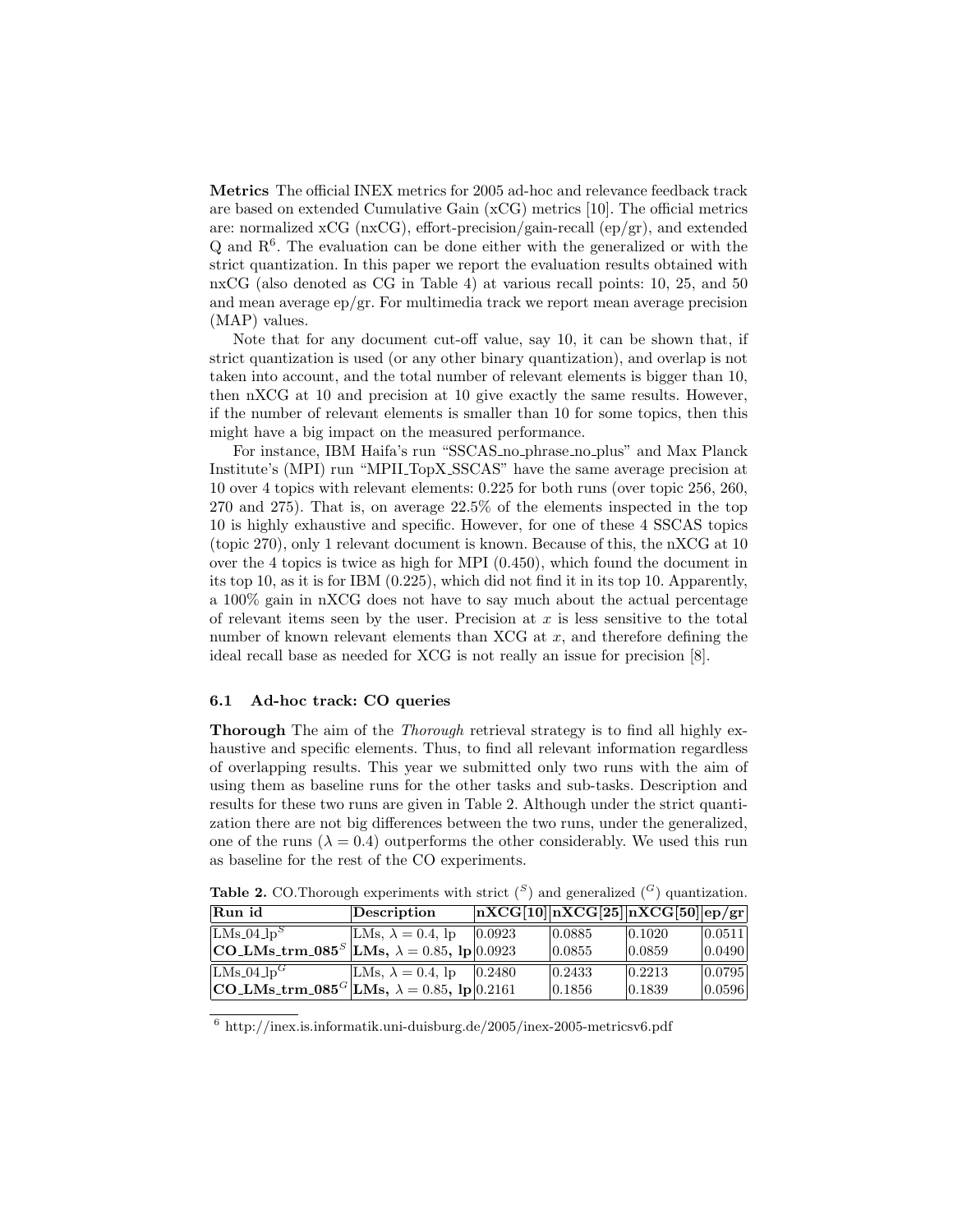| Approach                                           |        |        | $\lceil \text{nXCG}\rceil 10 \rceil \lceil \text{nXCG}\rceil 25 \rceil \lceil \text{nXCG}\rceil 50 \rceil \lceil \text{ep}/\text{gr}$ |        |
|----------------------------------------------------|--------|--------|---------------------------------------------------------------------------------------------------------------------------------------|--------|
| Naive: select $\arccos^S$                          | 0.0115 | 0.0154 | 0.0192                                                                                                                                | 0.0116 |
| Naive: select sections <sup>S</sup>                | 0.0308 | 0.0417 | 0.0404                                                                                                                                | 0.0136 |
| Naive: select paragraphs <sup>S</sup>              | 0.1209 | 0.1538 | 0.1630                                                                                                                                | 0.0654 |
| $\overline{\text{Common}^S}$                       | 0.0978 | 0.0927 | 0.1082                                                                                                                                | 0.0509 |
| Utility <sup>S</sup>                               | 0.1016 | 0.1373 | 0.1498                                                                                                                                | 0.0561 |
| Naive: select $\arccos G$                          | 0.1582 | 0.1226 | 0.1024                                                                                                                                | 0.0443 |
| Naive: select sections <sup>G</sup>                | 0.1857 | 0.1753 | 0.1519                                                                                                                                | 0.0588 |
| Naive: select paragraphs <sup><math>G</math></sup> | 0.2310 | 0.2197 | 0.2105                                                                                                                                | 0.0764 |
| Common <sup>G</sup>                                | 0.2193 | 0.1909 | 0.1892                                                                                                                                | 0.0728 |
| Utility <sup><i>G</i></sup>                        | 0.2127 | 0.1919 | 0.1977                                                                                                                                | 0.0742 |

**Table 3.** CO. Focussed experiments with strict  $\binom{S}{k}$  and generalized  $\binom{G}{k}$  quantization.

Focused The aim of the Focused retrieval strategy is to find the most exhaustive and specific element in a path. Once the element is identified and returned, none of the remaining elements in the path should be returned. In other words, the result list should not contain overlapping elements. In our experiments for this task, we investigate the differences in terms of effectiveness between different approaches to remove overlap and evaluate the approach presented in Section 4.

To compare approaches, we implemented two already known ways of removing overlap: namely, the naive and the common approach. The naive approach filters out from the result list everything except one specific type of element (assuming that there is no overlap between elements of the same type). The *common* approach is implemented as follows: first, we select the highest scored element from the result list and remove its ancestors and descendants, then we take the second highest scored element and remove its ancestors and descendants, and we continue recursively until all elements from the result list have been either selected or removed. To evaluate our approach we use different *quality* thresholds. We observe that although there are no significant differences between the performance of the runs under the generalized quantization, under the strict one, the best improvements are achieved when the threshold is not very high, i.e., when elements are less punished for having irrelevant information. We only report the results of the best run overall with the threshold defined as the score of the element at position 375 (1500/4) in the original result list. Note that the score of this element is usually very small and many of the elements exceed this threshold. The results of all these runs are shown in Table 3.

For all measures and quantizations, the approach that performs the best is the one that retrieves only paragraphs. In general, for the naive approach, and as expected for a focused retrieval task, the longer the element, the worse the performance. However, it is somehow surprising that the retrieval of sections, which is also a rather focused unit, is not performing well. The *common* approach performs well but under the strict quantization is still far from the best run. This might be because our baseline contains a length prior that rewards longer elements. Therefore, when removing overlap, the longer elements, which probably are not the most exhaustive and specific on the path, are selected. Comparing the scores of the approach presented in this paper to the ones of the common run,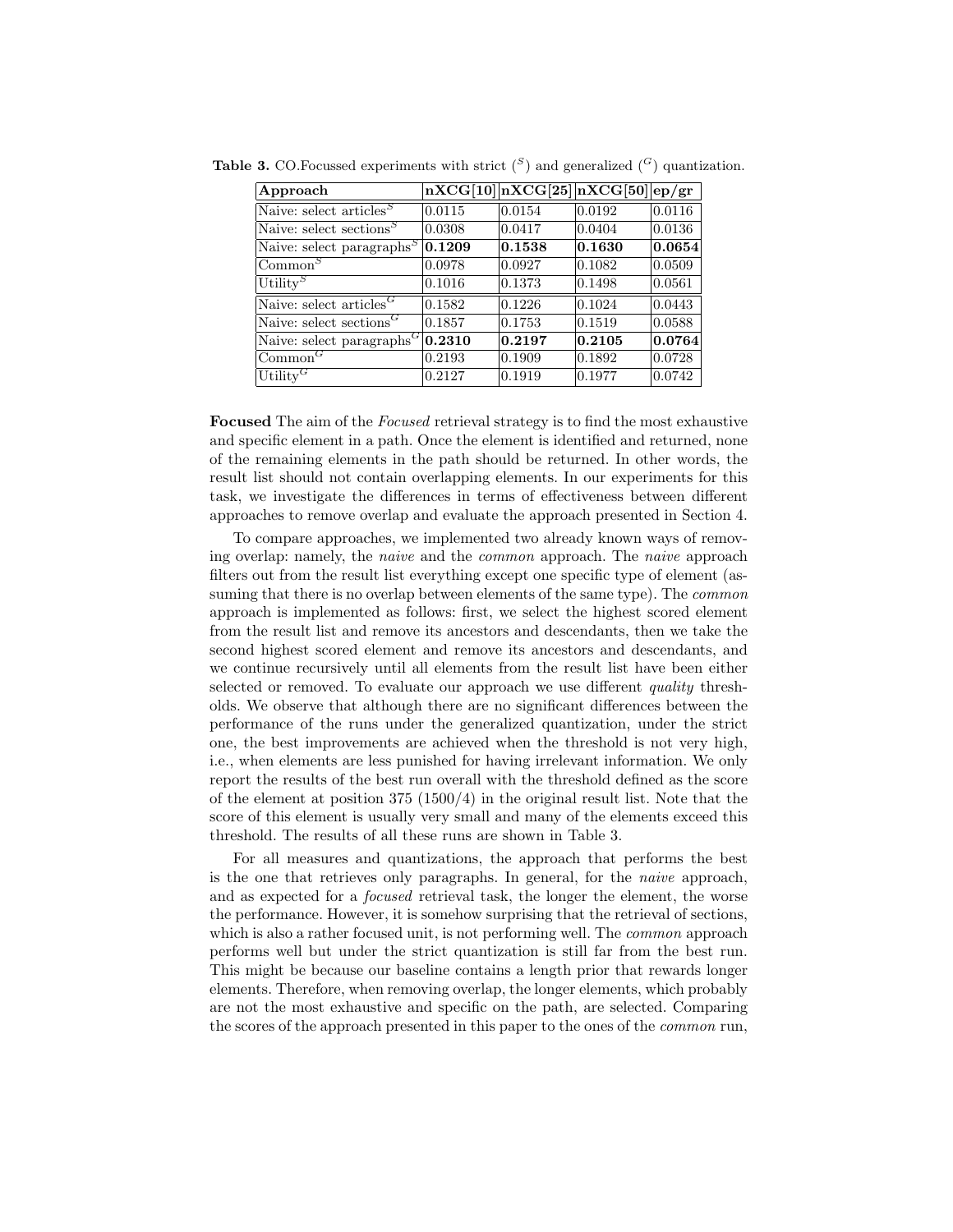Table 4. INEX 2005 CAS and COS.Thorough experiments with different vague scenarios and rewriting techniques evaluated using nxCG at different recall points and ep/gr with generalized quantization.

|                                                        | CAS    |        |                 | COS.Thorough |        |                                     |        |                   |
|--------------------------------------------------------|--------|--------|-----------------|--------------|--------|-------------------------------------|--------|-------------------|
| Exp. class                                             | CG[10] |        | CG[25]   CG[50] | <b>MAP</b>   | CG[10] | $ \mathrm{CG}[25] \mathrm{CG}[50] $ |        | $\bf MAP$         |
| eq_class                                               | 0.2799 | 0.2851 | 0.2644          | 0.05033      | 0.2677 | 0.2258                              | 0.1787 | 0.03205           |
| rw I                                                   | 0.2687 | 0.2834 | 0.2645          | 0.04670      | 0.2715 | 0.2430                              | 0.1894 | 0.03323           |
| rw II                                                  | 0.3030 | 0.2977 | 0.2679          | 0.05476      | 0.2872 | 0.2467                              | 0.1898 | 0.03409           |
| mm(sv)                                                 | 0.2865 | 0.2882 | 0.2626          | 0.05219      | 0.2772 | 0.2333                              | 0.1951 | 0.03657           |
| man55(sv)                                              | 0.3066 | 0.2853 | 0.2419          | 0.05291      | 0.2727 | 0.2349                              | 0.1972 | 0.03650           |
| mm(vs)                                                 | 0.2672 | 0.2658 | 0.2524          | 0.06749      | 0.2827 | 0.2499                              | 0.2042 | 0.04283           |
| man55(vs)                                              | 0.2316 | 0.2417 | 0.2391          | 0.06720      | 0.2751 | 0.2410                              | 0.2060 | 0.04587           |
| mm(vv)                                                 | 0.2811 | 0.2728 | 0.2529          | 0.07062      | 0.2912 | 0.2580                              | 0.2258 | 0.06060           |
| man55(vv)                                              | 0.2545 | 0.2553 | 0.2428          | 0.07296      | 0.2851 | 0.2585                              | 0.2315 | $ 0.06872\rangle$ |
| $\mathrm{lmm}(\overline{\mathrm{vv}})^{\mathrm{rwt}}$  | 0.2734 | 0.2641 | 0.2603          | 0.05899      | 0.2929 | 0.2686                              | 0.2262 | 0.06168           |
| $\text{man}55\overline{\text{(vv)}}^{\text{rwI}}$      | 0.2427 | 0.2691 | 0.2469          | 0.06872      | 0.3040 | 0.2676                              | 0.2395 | 0.07168           |
| $\text{Im}(\text{vv})^{\overline{\text{rw}}\text{II}}$ | 0.3092 | 0.2815 | 0.2366          | 0.05760      | 0.2873 | 0.2492                              | 0.2168 | 0.05878           |
| $\text{man55(vv)}^{\text{rwII}}$                       | 0.3005 | 0.2943 | 0.2556          | 0.06896      | 0.2956 | 0.2688                              | 0.2262 | 0.06891           |

we see that under the strict quantization the re-ranking of the scores using the utility function does improve performance considerably (in terms of precision at high recall levels). That means that the utility function does help the retrieval model to make a better estimation of the most *useful* elements in the paths. Unfortunately, in all runs our approach is outperformed by the naive approach of selecting paragraphs. A possible cause of this could be that our approach rewards longer elements too much, but further analysis need to be done to test this an other hypothesis.

### 6.2 Ad-hoc track: CAS & COS.Thorough experiments

In our experiments with queries that use structure we aimed at comparing vague node selection approaches for all four query types (SS, SV, VS, and VV CAS and COS) with two query rewriting techniques that we used previous years for INEX [12, 15]. These rewriting techniques treat structural constrains as strict but mix the terms in different about clauses. In the first rewriting approach (rw I), all terms that are in different about clauses in the same predicate expression, and are not at the top level (i.e., not in about(., term) expression), are added to an extra top-level about clause in the same predicate expression. The second approach (rw II), is an extension of the first one, where not only the terms from non top-level abouts are added to the new about, but also all the terms from the other predicate, if there exists any, are added to the top-level about in each predicate.

We report the results using only VVCAS and COS.Thorough assessments as we wanted to test the approaches on the same assessments set. We present only the results using generalized quantization as the results using strict quantization lead to the same conclusions (see extensive set of experiments in [14]). The runs given in bold are the best ones for each series of experiments. In the first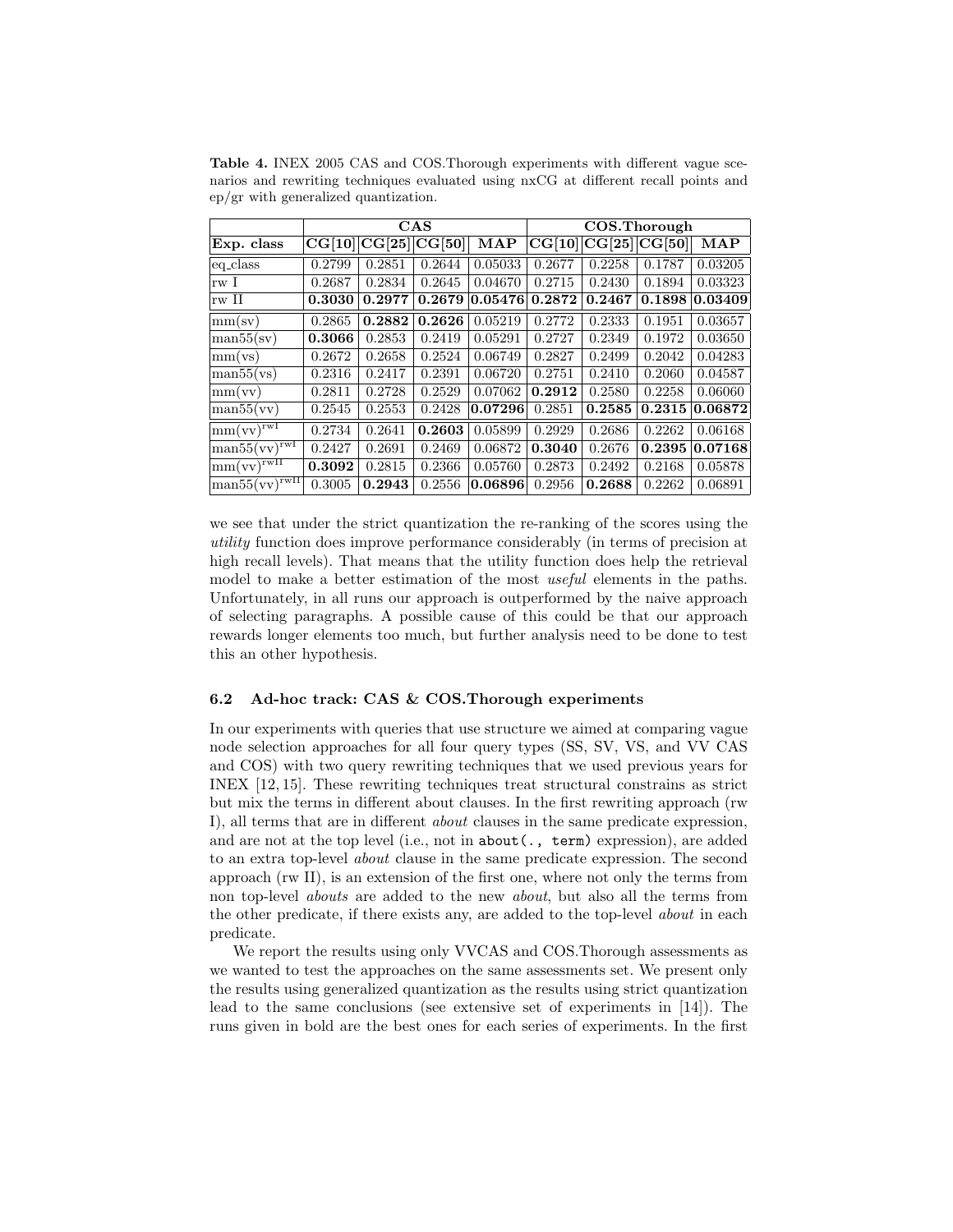set of experiments we test how much we can improve the effectiveness when using rewriting techniques. The first three rows in Table 4 show that rewriting techniques help; e.g., the rw II shows overall better scores, especially for early precision as can be seen in CAS runs, and it also has higher MAP values.

In the second set of experiments we replace the strict queries with the vague ones. The improvements are significant and they can go up to more than 100% (e.g., for the MAP in COS " $man55(vv)$ " run). Clearly, vague element selection has higher MAP values than rewriting techniques, but in all CAS experiments it has lower precision at low recall points. This can indicate that rewriting techniques might be used as a precision tool, while vague element selection can be considered as a recall tool. Looking at different vague scenarios, namely SV, VS, and VV, and except for some early precision scores, VV runs seem to have the best performance. Therefore, " $mm(vv)$ " and " $man55(vv)$ " runs are used in combination with rewriting techniques for further experiments.

The third set of experiments confirms our assumption about the rewriting techniques as a precision and vague element search as a recall enhancement tool. As can be seen in Table 4 in most of the cases the combination of rw I and rw II rewriting techniques and manual and automatic vague element search improves early precision. However, not in all cases we managed to keep the MAP values, especially for the rw II combinations as can be seen in CAS runs.

### 6.3 Multimedia track: image queries

An important goal of our multimedia extension was to showcase and test the flexibility and extendibility of the SRA approach. In addition, we tested if using visual similarity can contribute to better results. To this end, we compared the multimedia queries discussed in Section 3 to similar queries with all image similarity clauses ( $src:$ ) removed. The results of these two approaches using three different models for text search is given in Table 5. There exist differences between the models, but we did not find any improvement using visual similarity, in fact the best run uses only textual language models and is significantly better than its multimedia counterpart. We believe this is partially due to the nature of the collection and topics, but more research is needed to investigate if and how visual information can help to improve retrieval results in this collection.

| Table 5. Results for MM track.                                             |  |           |                             |  |     |  |  |
|----------------------------------------------------------------------------|--|-----------|-----------------------------|--|-----|--|--|
| LM                                                                         |  | MAP Qkapi | $ \text{MAP}   \text{GPX} $ |  | MAP |  |  |
| $\frac{3.2567}{\text{text only}}$ 0.2751 text only 0.2110 text only 0.2567 |  |           |                             |  |     |  |  |
| $multimedia  0.2600   multimedia  0.2133   multimedia  0.2627 $            |  |           |                             |  |     |  |  |

#### 6.4 Relevance feedback track

To analyze the effects of using structural information in the relevance feedback process as described in Section 5, we designed two main experiments. The first one varies the values for  $\alpha$  in Equation 10 to analyze the effects of assigning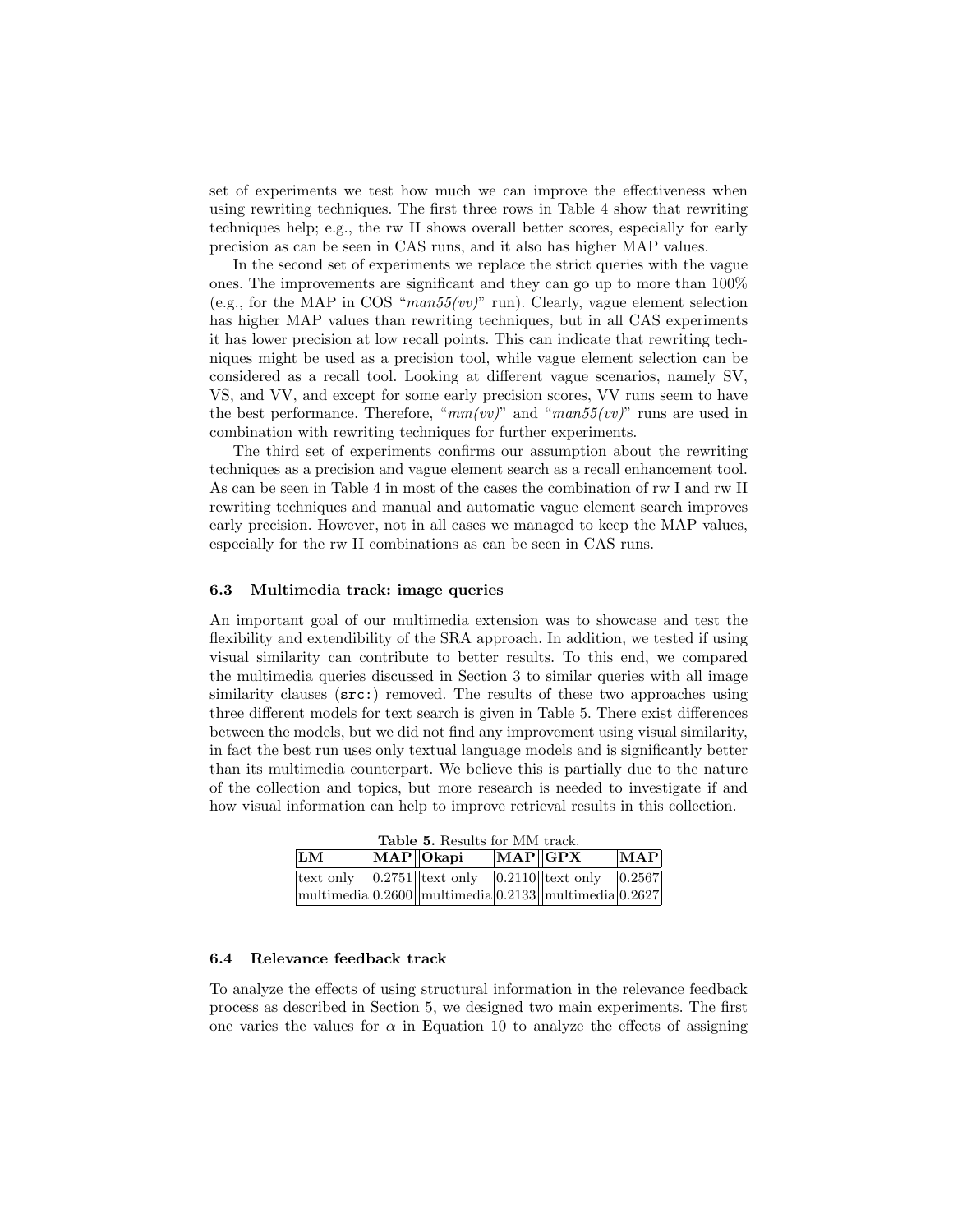different importance to the structural information found in the top 20. The values used are: 0.75, 0.5 and 0.25. This experiment is done on top of the baseline used in the rest of experiments, namely: CO LMs 04 lp. The second experiment aims to identify which of the two types of structural information provides better improvement to the overall effectiveness of the IR system. Therefore, we fix the value of  $\alpha$  in Equation 10 to 0.5 and analyze the gain obtained when using journal priors, element priors, and both priors at the same time. This experiment is done on top of one of our runs for the COS.Thorough task that uses the VVCAS approach explained in Section 2.

Since the official results show that very little gain is obtain for any of the runs, we do not report the numbers here. However, we observe that the journal prior seem to slightly improve recall and that there is no significant differences in performance when using different  $\alpha$ 's. The element prior seems to deteriorate the retrieval scores. We believe that this prior would perform much better when combined with a content-oriented query expansion, but further analysis and experiments need to be done in order to test this hypothesis.

# 7 Conclusions and Future Work

Throughout the paper we show that the TIJAH database system is flexible enough to incorporate advanced search techniques, such as vague element selection and relevance feedback, and search on heterogeneous data sources, such as a combination of images and text. For vague search, query rewriting techniques seem to be more suitable for obtaining higher precision at low recall points, while vague element selection is more suitable for higher average precision. Their combination however can boost the early precision, but it can also have negative influence on mean average precision. The simple image search model shows no improvements when combined with text search model. The approach presented to re-rank retrieval scores using an utility function seems to improve effectiveness when removing overlap. Unfortunately, this method does not outperform the simple approach of selecting the paragraph elements. Using only the structural characteristics of the elements in a relevance feedback process does not help retrieval performance in our case.

We plan to continue the experimental evaluation of different scenarios for search in structured documents: (1) the focused search using different utility functions to improve the effectiveness of overlap removal, (2) the vague element search with different assignment of non-uniform down-weighting factors and its combination with rewriting techniques, (3) the usage of structural relevance feedback in combination with content-oriented query expansion, and (4) the image search for improving retrieval results.

# 8 Acknowledgments

We would like to thank Roberto Cornacchia at CWI, Amsterdam, for providing the visual similarity code and for pre-processing the Lonely Planet images.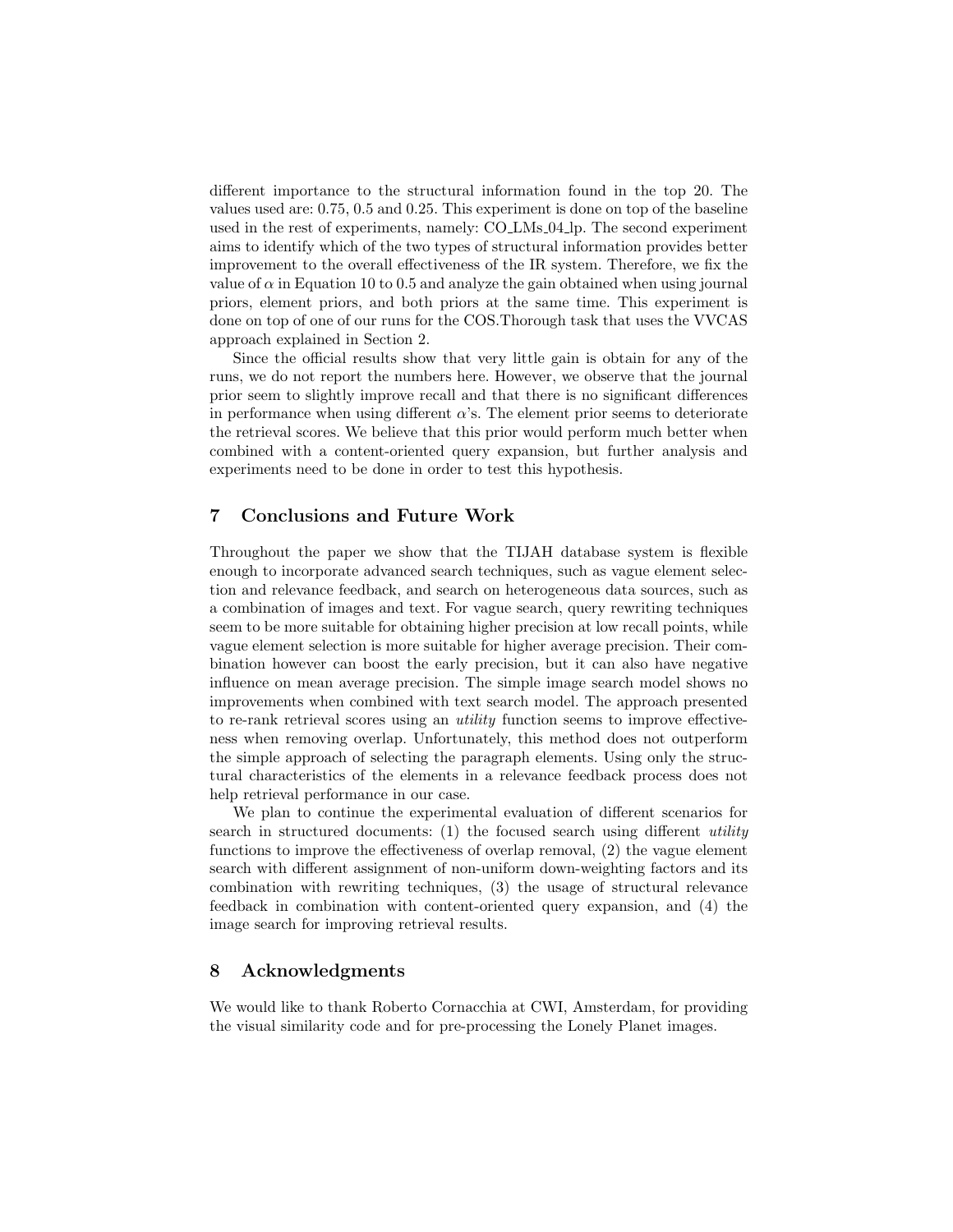### References

- 1. P. Boncz. Monet: a Next Generation Database Kernel for Query Intensive Applications. PhD thesis, CWI, 2002.
- 2. J. P. Callan, W. B. Croft, and S. M. Harding. The INQUERY Retrieval System. In Proceedings of the 3rd DEXA Conference, 1992.
- 3. A.P. de Vries. Content and Multimedia Database Management Systems. PhD thesis, University of Twente, Twente, The Netherlands, 1999.
- 4. A. Doan and A.Y. Halevy. Semantic Integration Research in the Database Community. AI Magazine, 26:83–94, 2005.
- 5. N. Fuhr and K. Großjohann. XIRQL: An XML Query Language Based on Information Retrieval Concepts. ACM TOIS, 22(2):313–356, 2004.
- 6. S. Geva. GPX Gardens Point XML Information Retrieval at INEX 2004. In N. Fuhr, M. Lalmas, and S. Malik, editors, Proceedings of the 3rd INEX Workshop, volume 3493 of Lecture Notes in Computer Science, pages 276–291, 2005.
- 7. D. Hiemstra. Using Language Models for Information Retrieval. PhD thesis, University of Twente, Twente, The Netherlands, 2001.
- 8. D. Hiemstra and V. Mihajlović. The Simplest Evaluation Measures for XML Information Retrieval that Could Possibly Work. In Proceedings of the INEX 2005 Workshop on Element Retrieval Methodology, 2005.
- 9. Jaap Kamps, Maarten de Rijke, and Börkur Sigurbjörnsson. Length Normalization in XML Retrieval. In Proceedings of the 27th ACM SIGIR Conference, pages 80–87, 2004.
- 10. G. Kazai, M. Lalmas, and A.P. de Vries. The Overlap Problem in Content-oriented XML Retrieval Evaluation. In Proceedings of the 27th ACM SIGIR Conference on Research and Development in Information Retrieval, 2004.
- 11. G. Kazai, M. Lalmas, and S. Malik. INEX'03 Guidelines for Topic Developments. In Proceedings of the 2nd INEX Workshop, ERCIM Workshop Proceedings, 2004.
- 12. J. List, V. Mihajlović, A. de Vries, G. Ramirez, and D. Hiemstra. The TIJAH XML-IR System at INEX 2003. In Proceedings of the 2nd INEX Workshop, ERCIM Workshop Proceedings, 2004.
- 13. V. Mihajlović, H.E. Blok, D. Hiemstra, and P.M.G. Apers. Score Region Algebra: Building a Transparend XML-IR Database. In Proceedings of the ACM CIKM Conference, 2005.
- 14. V. Mihajlović, D. Hiemstra, and H. E. Blok. Vague Element Selection and Query Rewriting for XML Retrieval. In Proceedings of the 6th Dutch-Belgian Information Retrieval Workshop, to appear, 2006.
- 15. V. Mihajlović, G. Ramírez, A.P. de Vries, D. Hiemstra, and H.E. Blok. TIJAH at INEX 2004: Modeling Phrases and Relevance Feedback. In Proceedings of the 3rd INEX Workshop, volume 3493 of Lecture Notes in Computer Science, pages 276–291, 2005.
- 16. E. Rahm and P.A. Bernstein. A Survey of Approaches to Automatic Schema Matching. The VLDB Journal - The International Journal on Very Large Databases, 10:334–350, 2001.
- 17. G. Ramírez, T. Westerveld, and A.P. de Vries. Structural Features in Content Oriented XML Retrieval. In Proceedings of the ACM CIKM Conference, 2005.
- 18. S. E. Robertson and S. Walker. Some Simple Effective Approximations to the 2-Poisson Model for Probabilistic Weighted Retrieval. In Proceedings of the 17th ACM SIGIR Conference, 1994.